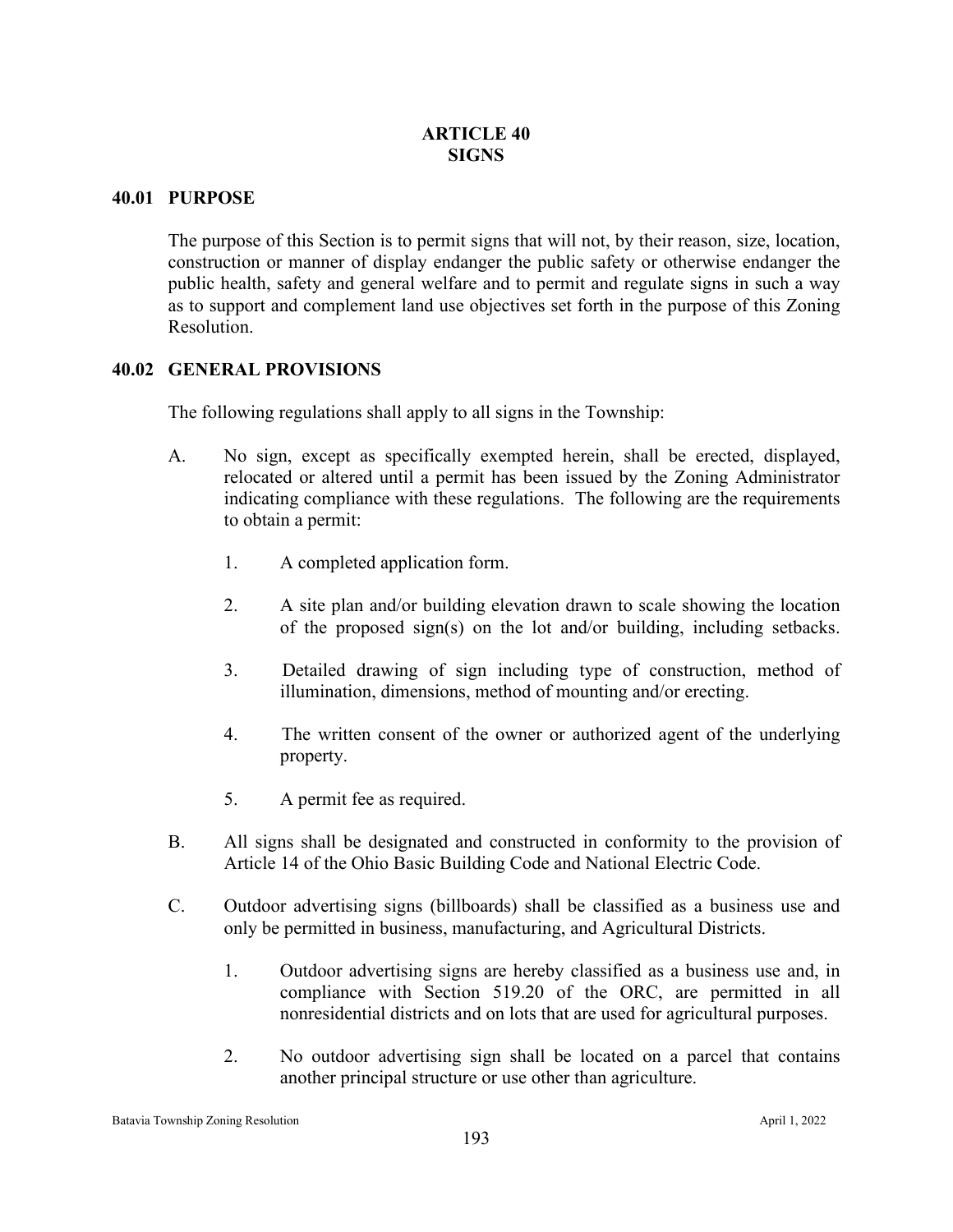- 3. All outdoor advertising signs shall meet the minimum setback requirements of the zoning district where it is located and all properties where such signs are located shall meet the applicable minimum lot area.
- 4. The maximum sign area shall be 350 square feet per side with no more than two sides.
- 5. The height of an outdoor advertising sign shall not exceed 40 feet.
- 6. Outdoor advertising signs shall be located a minimum of 300 feet from any recorded subdivision or land zoned for any of the following districts: E-R, R-1, R-1A, R-2A, or R-3 Districts, or land zoned for PD Planned Development District approved for residential use.
- 7. Outdoor advertising signs shall be located a minimum of 300 feet from any educational facility, hospital, day care center, park or recreation facility, religious place of worship, or other similar public uses.
- 8. No outdoor advertising signs shall be located within 500 feet of any other outdoor advertising sign.
- 9. Outdoor advertising signs located along any federal or state route shall comply with all applicable federal and state regulations including Sections 5516.06 and 5516.061 of the ORC.
- 10. An outdoor advertising sign shall be erected in a landscaped setting that has a minimum size equal to or exceeding the sign face area.
- 11. The illumination of outdoor advertising signs shall comply with the following:
	- a. Outdoor advertising signs located within residential districts or within 1,000 feet of a residential district shall not be illuminated.
	- b. Outdoor advertising signs located in a nonresidential district may be externally illuminated through fixtures located external to the sign face and no internal light sources or light producing elements in the sign face or message media shall be permitted.
	- c. Such illumination shall be concentrated upon the area of the sign face to prevent glare upon the roadway or adjacent properties.
- 12. Electronic changeable messages boards are not permitted on outdoor advertising signs.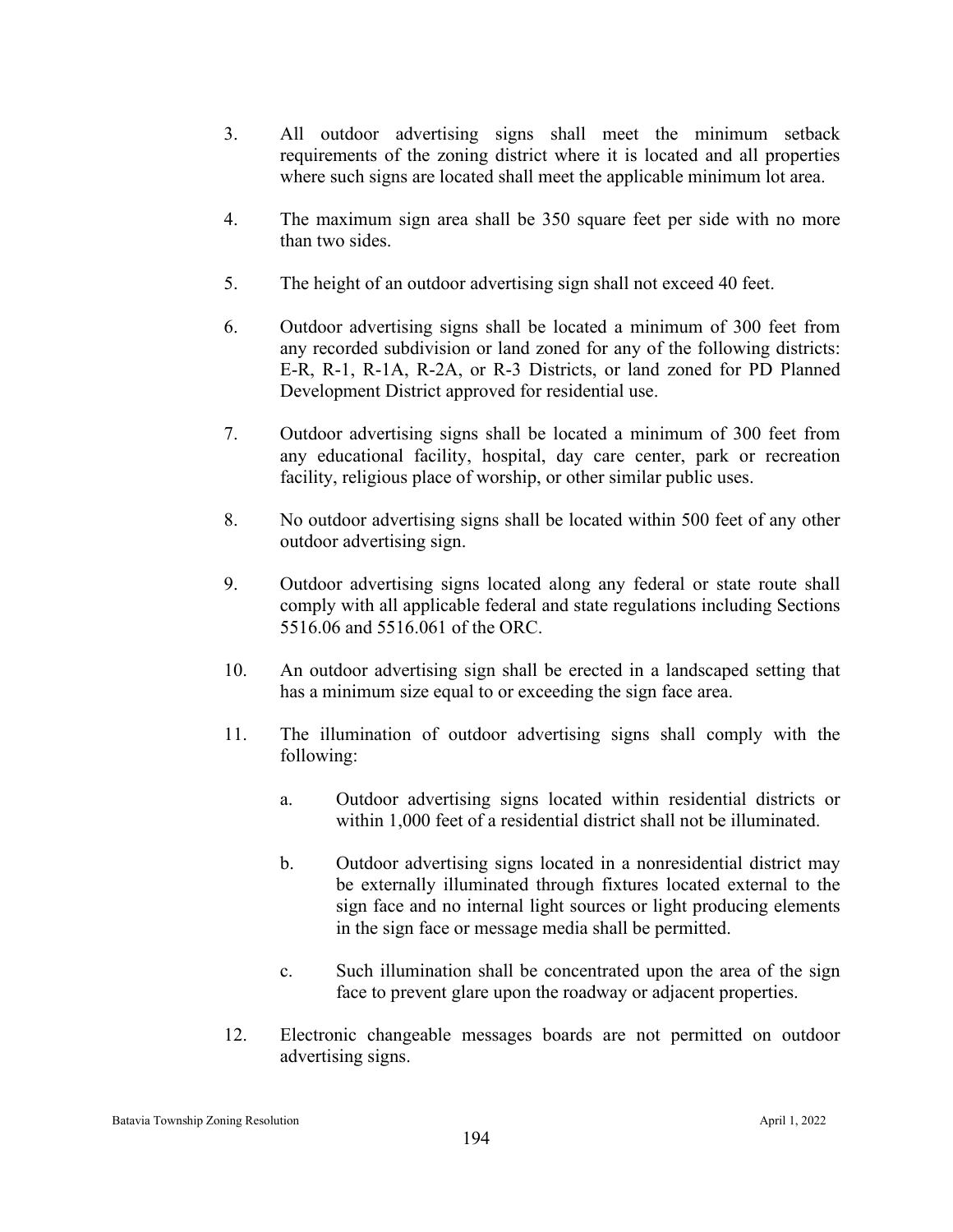- D. Any illuminated sign shall employ only light emitting a light of constant intensity. No sign shall be illuminated by or contain flashing, intermittent, rotating, or moving light or lights, and no sign shall be placed so as to direct or permit beams to be cast directly upon a public right-of-way or adjoining property, except as permitted in subsection S.
- E. No sign shall employ any parts or elements which revolve, rotate, whirl, spin, or otherwise use motion to attract attention. Subsection C and D shall not apply to that portion of any sign indicating time, temperature, day, or date, and does not restrict signs as allowed in subsection S.
- F. No sign shall be placed on the roof of any building except those whose supporting structure is screened so the sign appears to be a continuation of the face of the building.
- G. With the exception of temporary signs, no sign shall contain banners, posters, pennants, ribbons, spinners, streamers, or other moving devices. No strings or lights shall be used to attract attention.
- H. No sign of any type shall be installed or attached in any form to a fire escape or fire exit.
- I. All signs permanent or temporary shall be clearly marked with the person or firm responsible for maintaining the sign.
- J. No sign shall be placed in any public right-of-way except publicly owned signs, such as traffic control signs.
- K. No sign shall be placed in the required sight triangle of any intersection except publicly owned signs.
- L. No sign shall be attached to or painted on the surface of any tree, utility pole, streetlight, or dilapidated structure.
- M. No light or sign or other advertising device shall be designed or erected in such a manner or location as to imitate or resemble any official traffic sign, signal or device, phrase, symbol or character.
- N. No sign, whether freestanding, ground-mounted or attached to a building or other structure, may project over any public street, sidewalk or other public right-ofway, except as expressly permitted in this Article.
- O. Temporary signs shall not be erected for a period of more than fourteen (14) consecutive days in any quarter of any calendar year. Temporary signs shall be securely attached to a wall or existing permanent sign structure.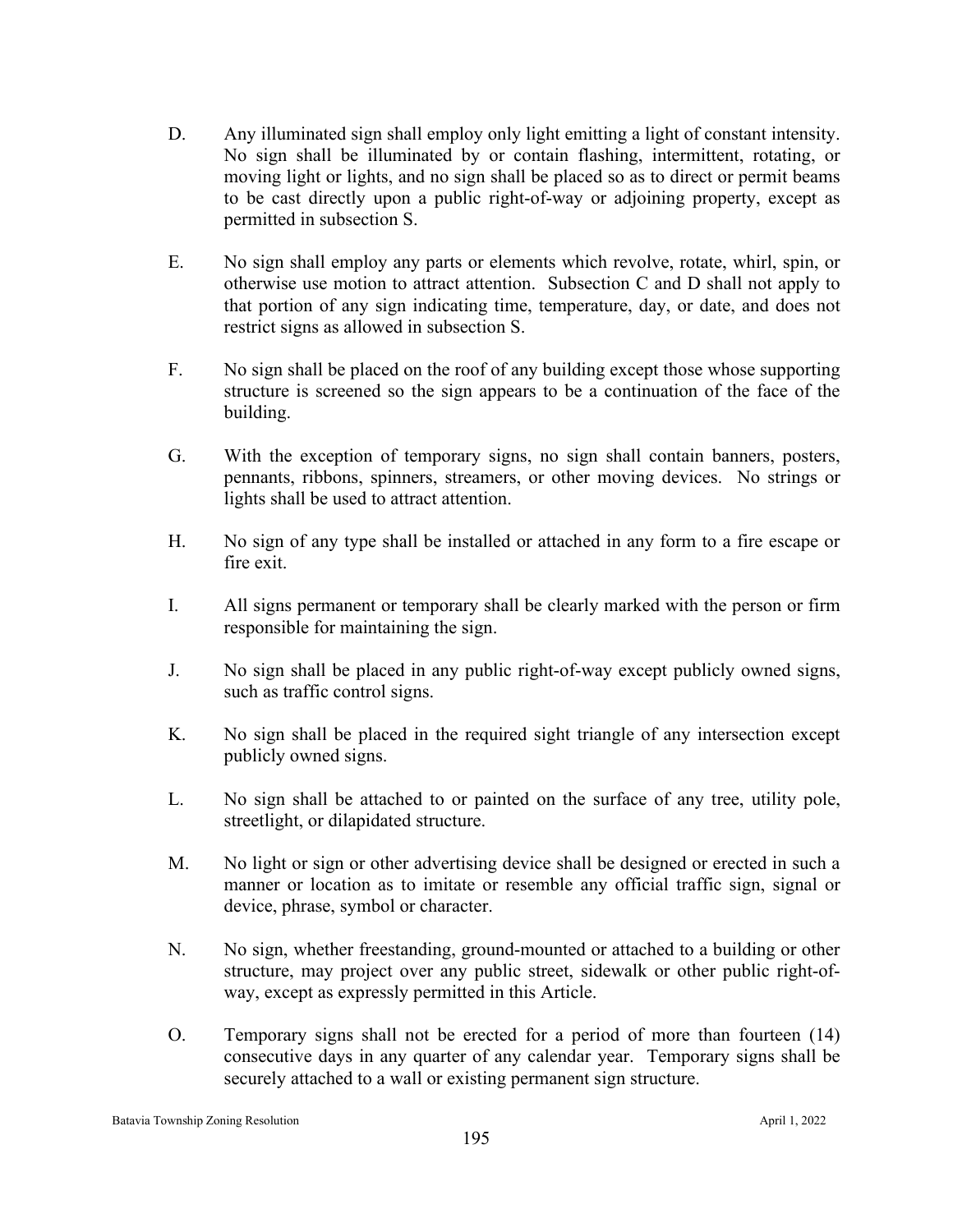- P. No sign shall be permitted as the principal use on a premises, with the exception of an outdoor advertising sign permitted by this Resolution. Such signs shall only be permitted as accessory uses.
- Q. Any sign being replaced must have a new permit.
- R. Temporary promotional signs which are attached to or are supported by part of a structure which is designed to be moved on wheels, skids or other similar device; or that which is transported, pushed or pulled by motor vehicle, shall be permitted for a period of fourteen (14) consecutive days during any quarter of any calendar year.
- S. Reader boards and electronic message boards are considered as part of the permitted display area of a sign. Apparent motion of the visual message, caused by, but not limited to, the illusion of moving objects, moving patterns or boards of light, expanding, contracting, or rotating shapes, or other similar animation effects, shall be prohibited. "Scrolling" or "running" text messages are allowed. The message displayed on the board must be displayed for a minimum of five (5) second intervals. In no instance can a message, or part thereof, flash on the message board. The electronic message changeable copy sign shall have an automatic dimming capability that adjusts the brightness to the ambient light at all times of day and night.
- T. Signs that are placed on vehicles or trailers that are parked or located for the primary purpose of displaying such signs are prohibited. This does not apply to portable signs or lettering on buses, taxis or vehicles that are customarily and regularly used for the normal course of business, or vehicles parked at the driver's place of residence. It is the intent to prohibit parking of vehicles on public or private property for the purpose of displaying signs that are not exempt from the regulations.

# **40.03 SIGNS EXEMPT FROM PERMIT REQUIREMENT AND PERMITTED IN ALL ZONES**

- A. These signs shall not require a permit but are subject to all applicable restrictions contained in this Resolution:
	- 1. Signs erected and maintained pursuant to and in discharge of any governmental function or required by any ordinance, resolution, or governmental regulation;
	- 2. Signs not exceeding one (1) square foot in area and bearing only property numbers, name of street, post box number, or names of occupants on the premises.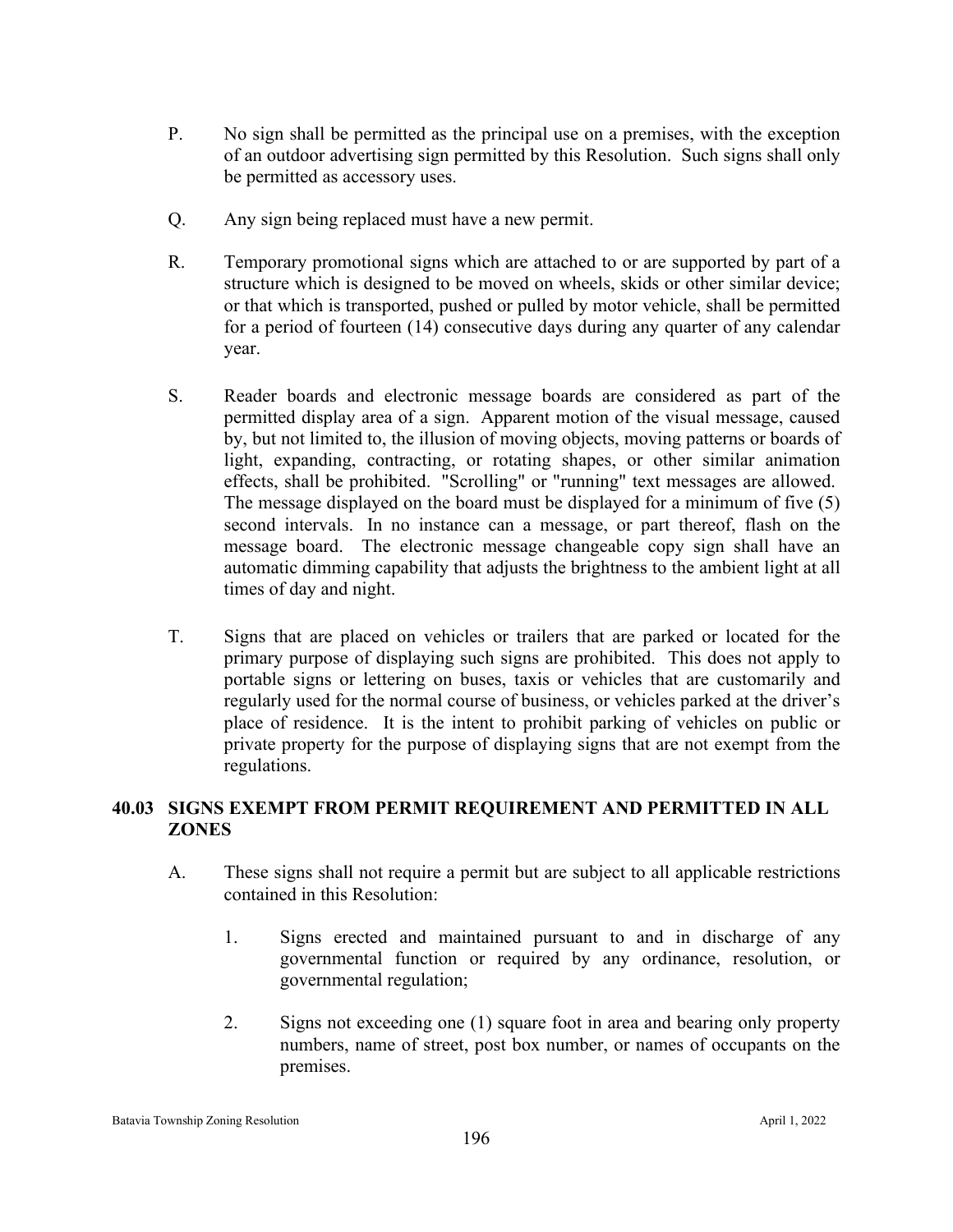- 3. Real Estate and Auction Signs
	- a. One unlighted sign advertising the sale, lease, or rental of the premises shall be permitted on the premises, shall not exceed thirty-two (32) square feet in area except in Residential Districts where the display area is not to exceed eight (8) square feet in area.
	- b. Real Estate signs shall be removed within three (3) days of closing of sale on the property.
- 4. Signs within a stadium, theater, building, arena, or other structure, provided that such signs can only be viewed by persons within such stadium, theater, building, arena or other structure.
- B. Political Signs shall be exempt from these regulations.

# **40.04 PERMITTED SIGNS IN ALL ZONES THAT REQUIRE A PERMIT**

- A. Signs or bulletin boards customary to places of worship, libraries, museums, social clubs, or societies shall be located on the premises of such institution, may explain the name, activities, or services and may not be located within ten (10) feet of the public right-of-way. Such signs may be lit internally or externally in an area not zoned for residential use and shall only be externally lit in areas zoned for residential uses.
- B. A sign for lots or houses in a new residential subdivision, one (1) sign may be erected facing each street in or abutting such subdivision. The display surface shall not exceed thirty-two (32) square feet in area, be non-illuminated, and shall be set back from the right-of-way line of each abutting street a distance of ten (10) feet. The sign must be removed by the developer upon completion of the project.
- C. One sign may be permitted at each side of each entrance to a subdivision indicating the name of the subdivision. The combined display surface area at each entrance shall not exceed thirty-two (32) square feet in area. There are to be not more than two (2) display surfaces that may be illuminated by externally mounted ground lighting.

### **40.05 MEASUREMENT STANDARDS**

The following standards shall be used to determine the area and height measurements for all signs in the Township:

A. The area of a sign shall be computed by means of the smallest square, circle, rectangle, triangle, or combination thereof that will encompass the exterior display limits of a sign, but not including any supporting frame or bracing.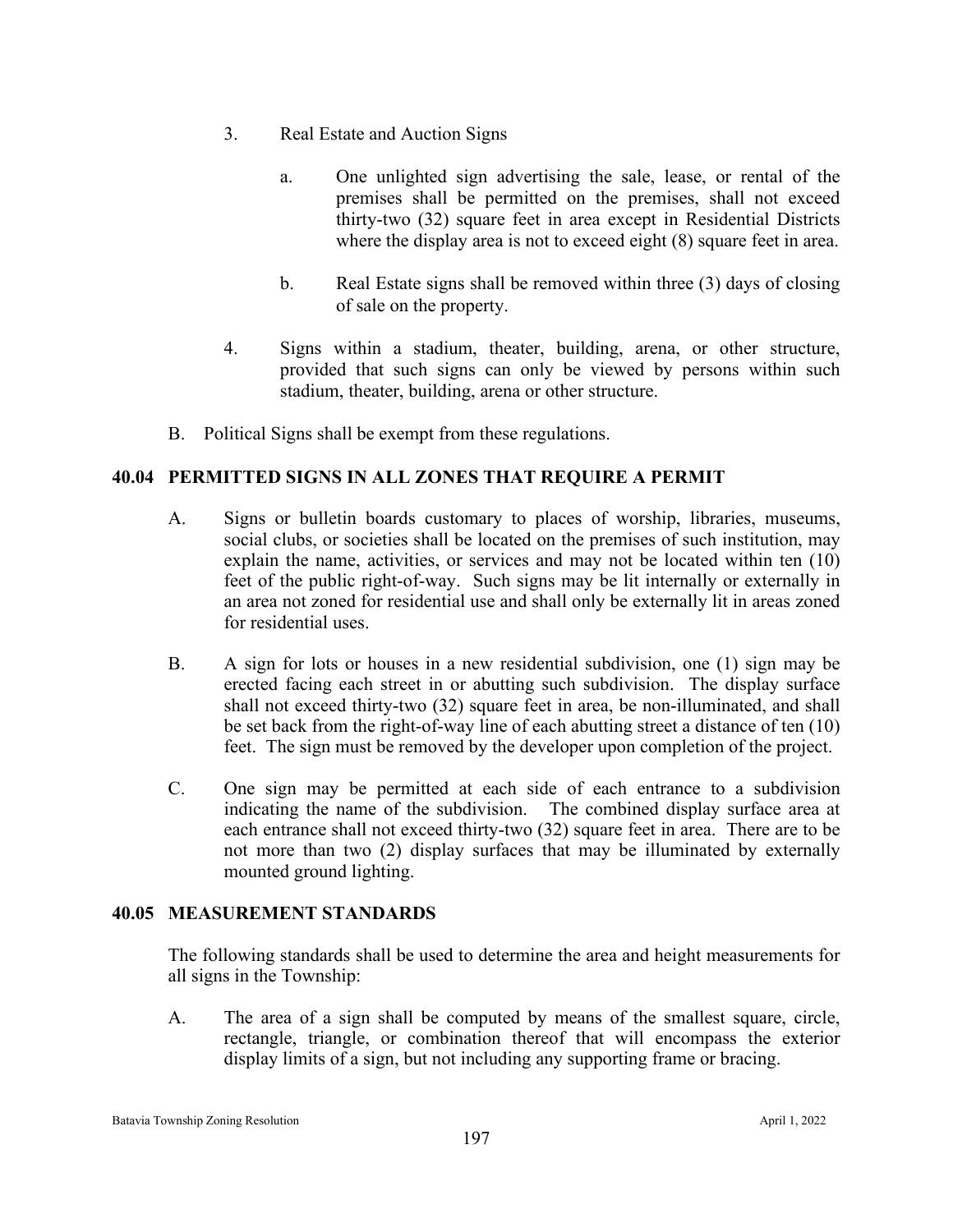- B. The sign area for a sign with more than one face shall be computed measuring one face.
- C. In the case of irregularly shaped three dimensional signs the area of the display surface shall be measured on the plane of the largest vertical cross section.
- D. The height of a sign shall be determined by measuring the vertical distance between the top part of the sign to the elevation of the ground beneath the sign prior to construction, excluding additional elevation added by creation of berms or mounding. If the grade prior to construction cannot be determined, the elevation of the base of the sign shall be computed using the elevation of the nearest point of the crown of a public street or the grade of the land at the principal entrance to the principal structure on the premises, whichever is lower.

# **40.06 SIGNS PERMITTED BY DISTRICTS, REQUIRING A PERMIT**

A. A (if residentially developed), E-R, R-1, R-1A, R-2A and R-3 Sign Regulations

Signs shall be regulated in the Residential Districts and residentially developed Agricultural properties as follows:

1. Permitted signs

The following types of signs are permitted in the Residential Districts and residentially developed Agricultural District properties:

- a. Wall signs.
- b. Subdivision signs.
- c. Temporary signs.
- d. Ground-mounted signs for educational facilities, religious places of worship, clubs, recreational facilities and other non-residential permitted uses.
- 2. Permitted number, height, area and location.
	- a. Permitted number

Only one (1) sign shall be permitted for each lot. For subdivision and multi-family complex signs see Article 40.04.

b. Maximum height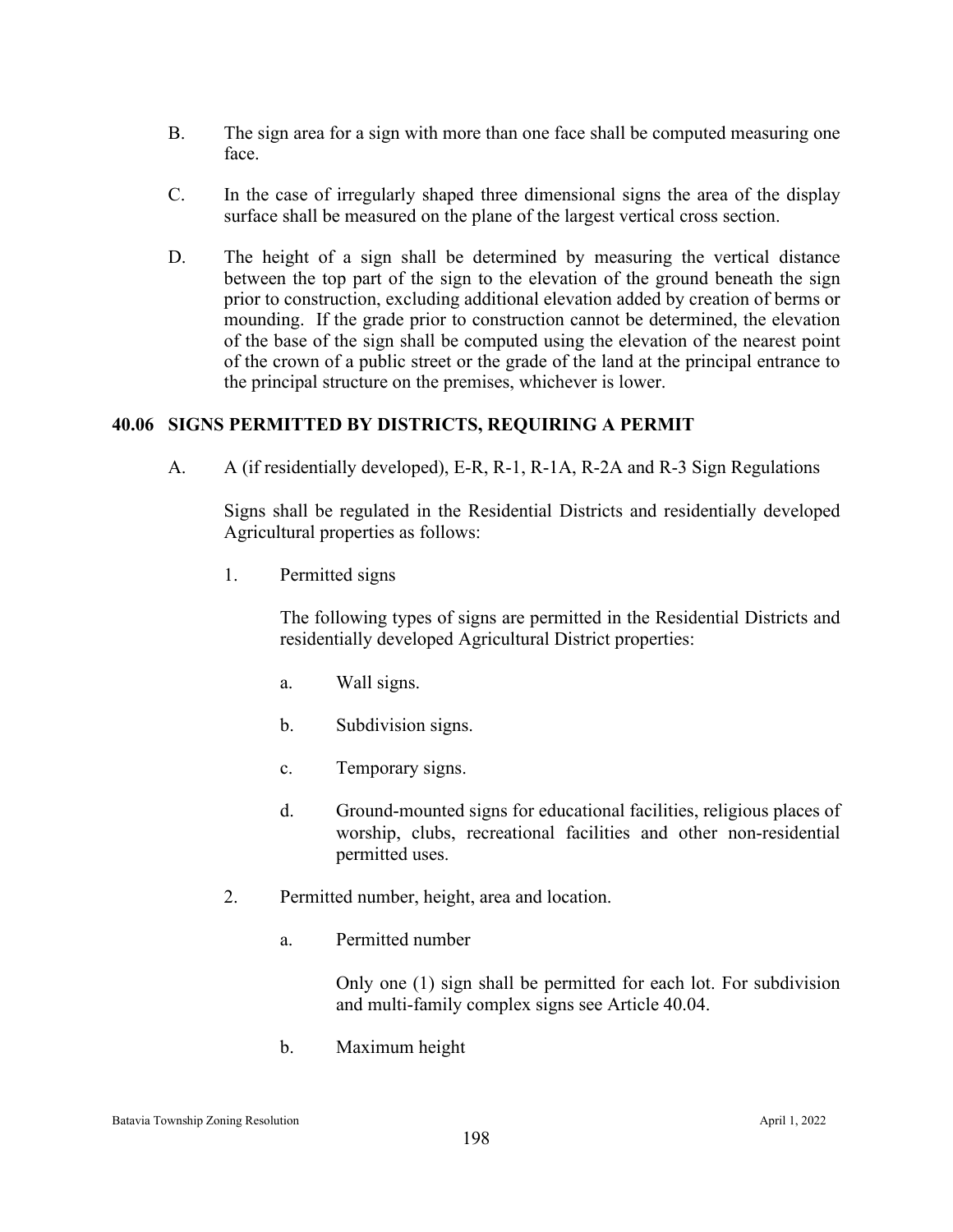The maximum height for all subdivision signs, ground-mounted signs, and temporary signs in these districts shall be six (6) feet, exclusive of decorative walls or pillars.

c. Maximum area

The maximum area for signs in these districts shall be as follows:

- 1. Wall signs
	- a. Home Occupations Seventy-two (72) square inches. Such sign shall not be illuminated.
	- b. Non-Residential Permitted Uses Sixteen (16) square feet. Such sign shall not be illuminated.
- 2. Subdivision signs Combined total of thirty-two (32) square feet at each entrance exclusive of decorative walls or pillars. Such sign may be externally illuminated. See Article 40.04.
- 3. Ground-mounted signs Thirty-two (32) square feet. Such sign may be externally illuminated.
- 4. Temporary signs Thirty-two (32) square feet. Such sign shall not be illuminated.
- d. Location and minimum setback

With the exception of the subdivision sign, all signs shall be located on the same lot to which they are an accessory use. All signs must be located a minimum of ten (10) feet from the right-ofway line of any abutting street and a minimum of ten (10) feet from any property line.

B. O-B Sign Regulations

Signs shall be regulated in the Office-Business District as follows:

1. Permitted signs

The following types of signs are permitted in O-B Office-Business Districts:

a. Wall signs.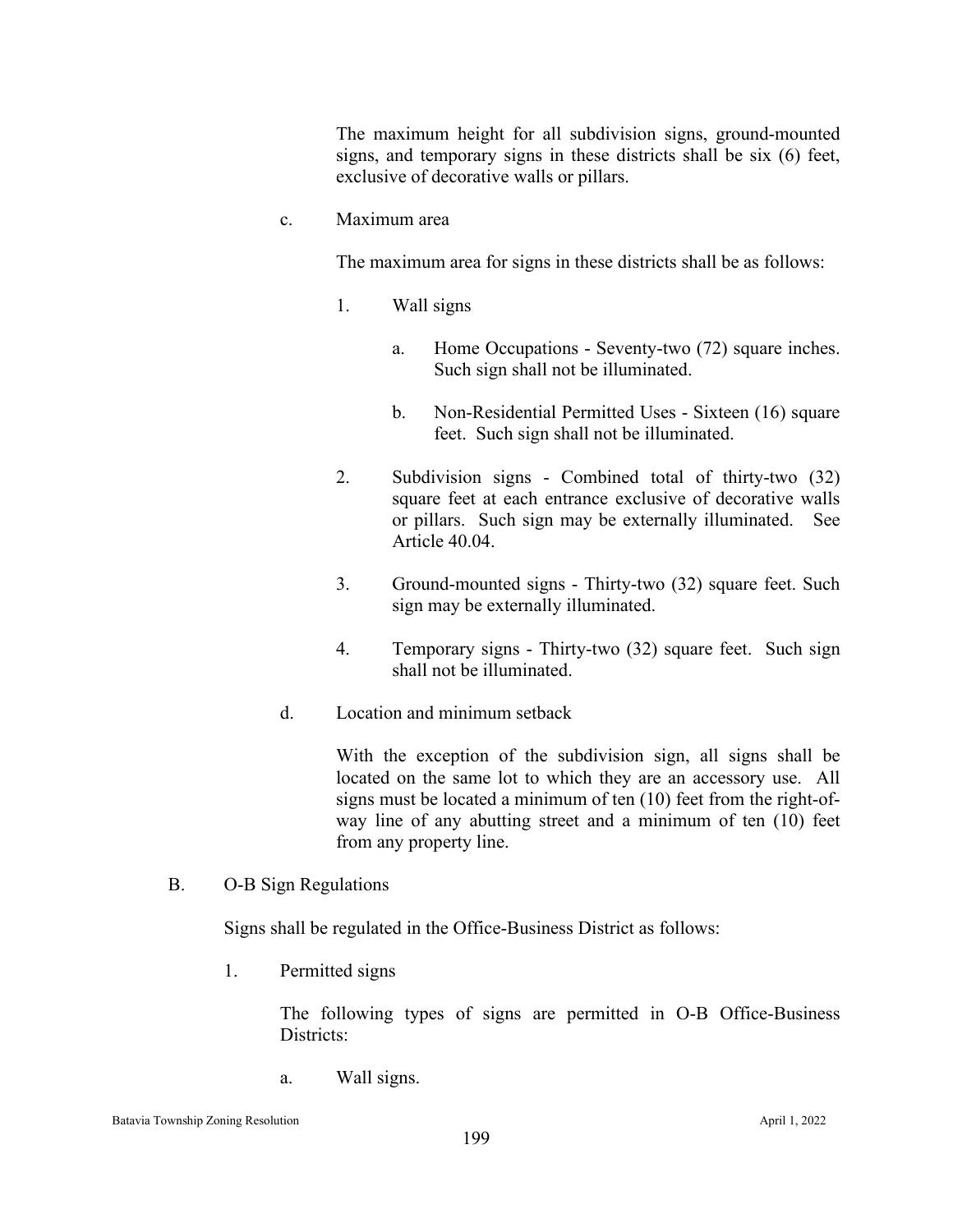- b. Ground-mounted signs.
- c. Directional signs.
- d. Temporary signs.
- 2. Permitted number, height, area and location
	- a. Permitted number
		- 1. Each lot may erect and maintain wall signs and one (1) ground-mounted sign, and one (1) temporary sign on a lot. Corner lots shall be permitted wall signs on each building wall that has frontage on a street.
		- 2. Each lot containing multiple occupants shall have a maximum of one (1) ground-mounted sign to be used by all occupants, plus a maximum of one (1) additional wall sign for each occupant.
	- b. Maximum height

The maximum height shall be as follows:

- 1. Wall signs shall not extend above or beyond the wall on which it is attached. No wall sign shall project more than twelve (12) inches from the face of the building.
- 2. Ground-mounted signs six (6) feet.
- 3. Temporary signs six (6) feet.
- 4. Directional signs three (3) feet.
- c. Maximum area

The maximum area for signs in the O-B Office-Business District shall be as follows:

- 1. Wall signs The sign area shall not exceed one and one half (1½) square foot per lineal foot of building. Such sign may be internally or externally illuminated.
- 2. Ground-mounted signs The sign area shall not exceed one half  $(\frac{1}{2})$  square foot per lineal foot of frontage of the lot,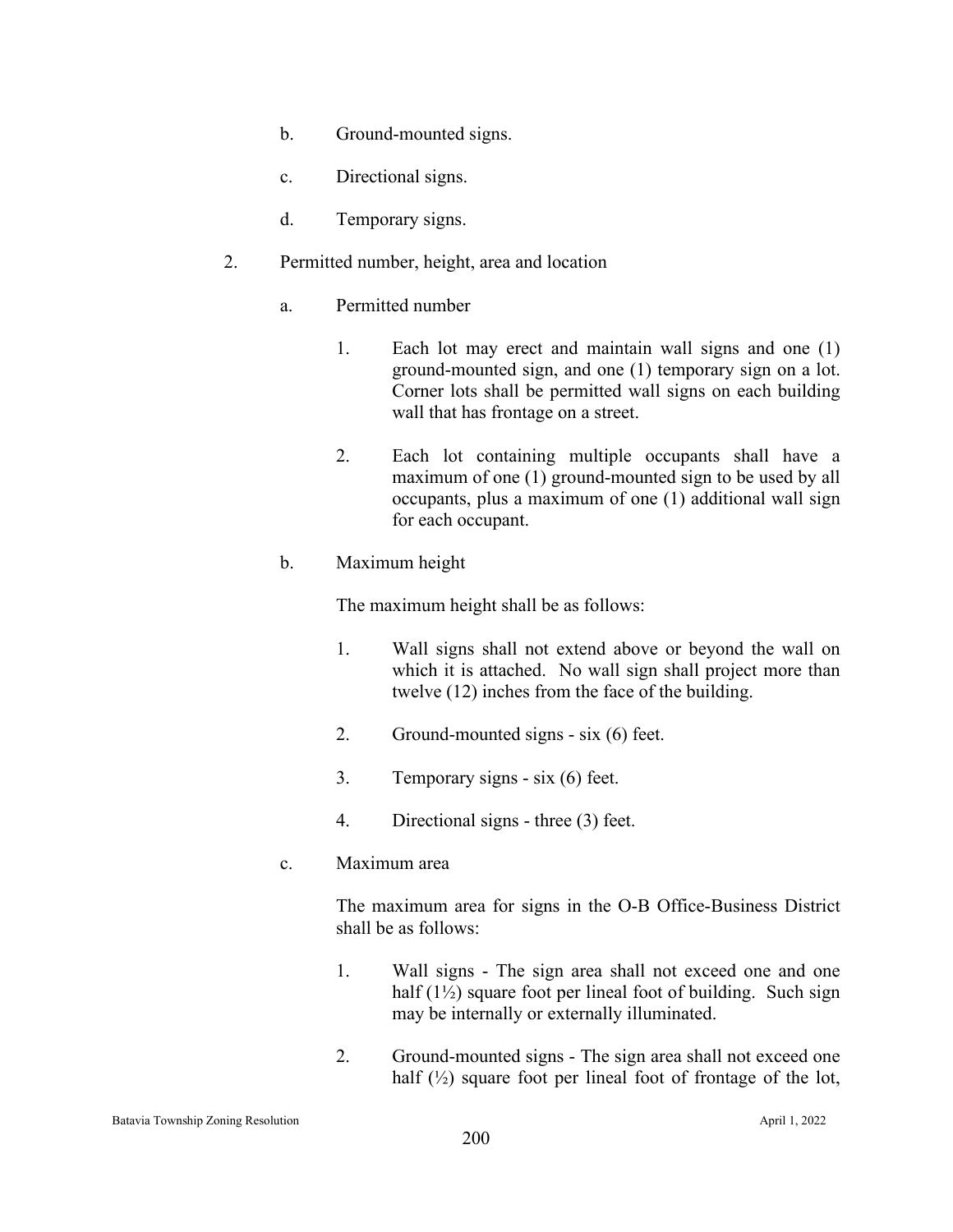with a maximum of thirty-two (32) square feet. Such sign may be internally or externally illuminated.

- 3. Directional signs Three (3) square feet. Such sign may be internally or externally illuminated.
- 4. Temporary signs Thirty-two (32) square feet. Such sign shall not be illuminated.
- d. Location and minimum setback

All signs shall be located on the same lot to which they are an accessory use. All signs must be located a minimum of ten (10) feet from the right-of-way line of any abutting street and a minimum of ten (10) feet from any property line.

C. B-1 Sign Regulations

Signs shall be regulated in the B-1 Community Business Districts as follows:

1. Permitted signs

The following types of signs are permitted in B-1 Community Business Districts:

- a. Wall signs.
- b. Ground-mounted signs.
- c. Freestanding signs.
- d. Directional signs.
- e. Temporary signs.
- 2. Permitted number, height, area and location.
	- a. Permitted number
		- 1. Each lot may erect and maintain one (1) ground-mounted sign or one (1) freestanding sign, plus wall signs, and one (1) temporary sign on a lot. Each lot may also erect and maintain two (2) directional signs at each driveway accessing a public street.
- Batavia Township Zoning Resolution April 1, 2022 2. Each lot containing multiple occupants shall have a maximum of one (1) ground-mounted sign per structure or one (1) freestanding sign to be used by all occupants, plus a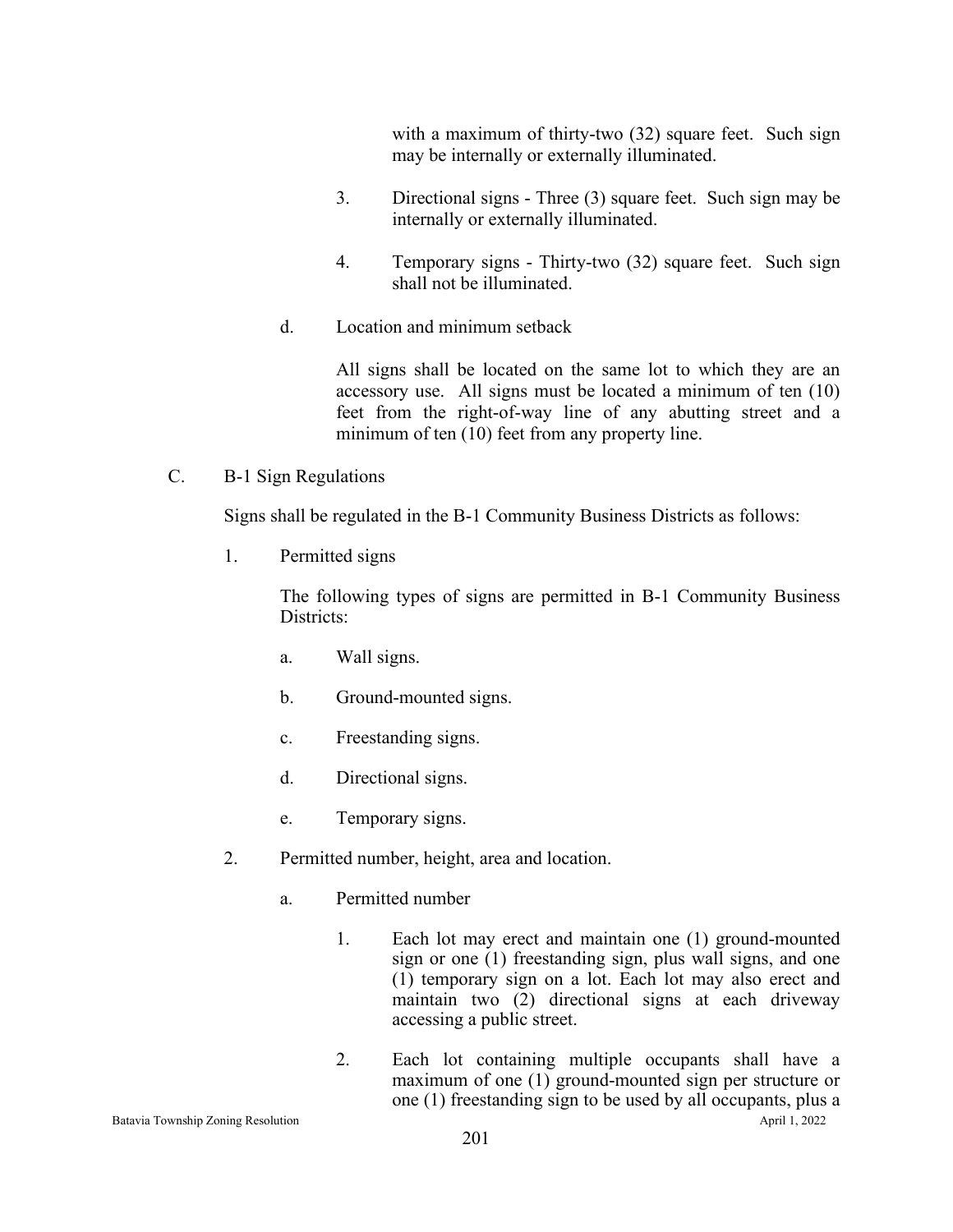maximum of one (1) additional wall sign for each occupant.

- b. Maximum height The maximum height shall be as follows:
	- 1. Wall signs Wall signs shall not extend above or beyond the wall to which it is attached. No wall sign shall project more than twelve (12) inches from the face of the building.
	- 2. Ground-mounted signs Six (6) feet.
	- 3. Freestanding signs Twenty (20) feet.
	- 4. Directional signs Three (3) feet.
	- 5. Temporary signs Six (6) feet.
- c. Maximum area

The maximum area for signs in the B-1 Community Business District shall be as follows:

- 1. Wall signs The sign area shall not exceed one and one half  $(1\frac{1}{2})$  square foot per lineal foot of building. Such sign may be internally or externally illuminated. Corner lots shall be permitted wall signs on each building wall that has frontage on a street.
- 2. Ground-mounted signs The sign area shall not exceed one (1) square foot per linear foot of frontage of the premises, with a maximum of thirty-six (36) square feet. Such sign may be internally or externally illuminated.
- 3. Freestanding signs The sign area shall not exceed one (1) square foot per linear foot of frontage of the premise, with a maximum of sixty-four (64) square feet. Such sign may be internally or externally illuminated.
- 4. Directional signs Three (3) square feet. Such sign may be internally illuminated.
- 5. Temporary signs Thirty-two (32) square feet. Such sign shall not be illuminated.
- d. Location and setback

All signs shall be located on the same lot to which they are an accessory use. All signs must be located a minimum of ten (10)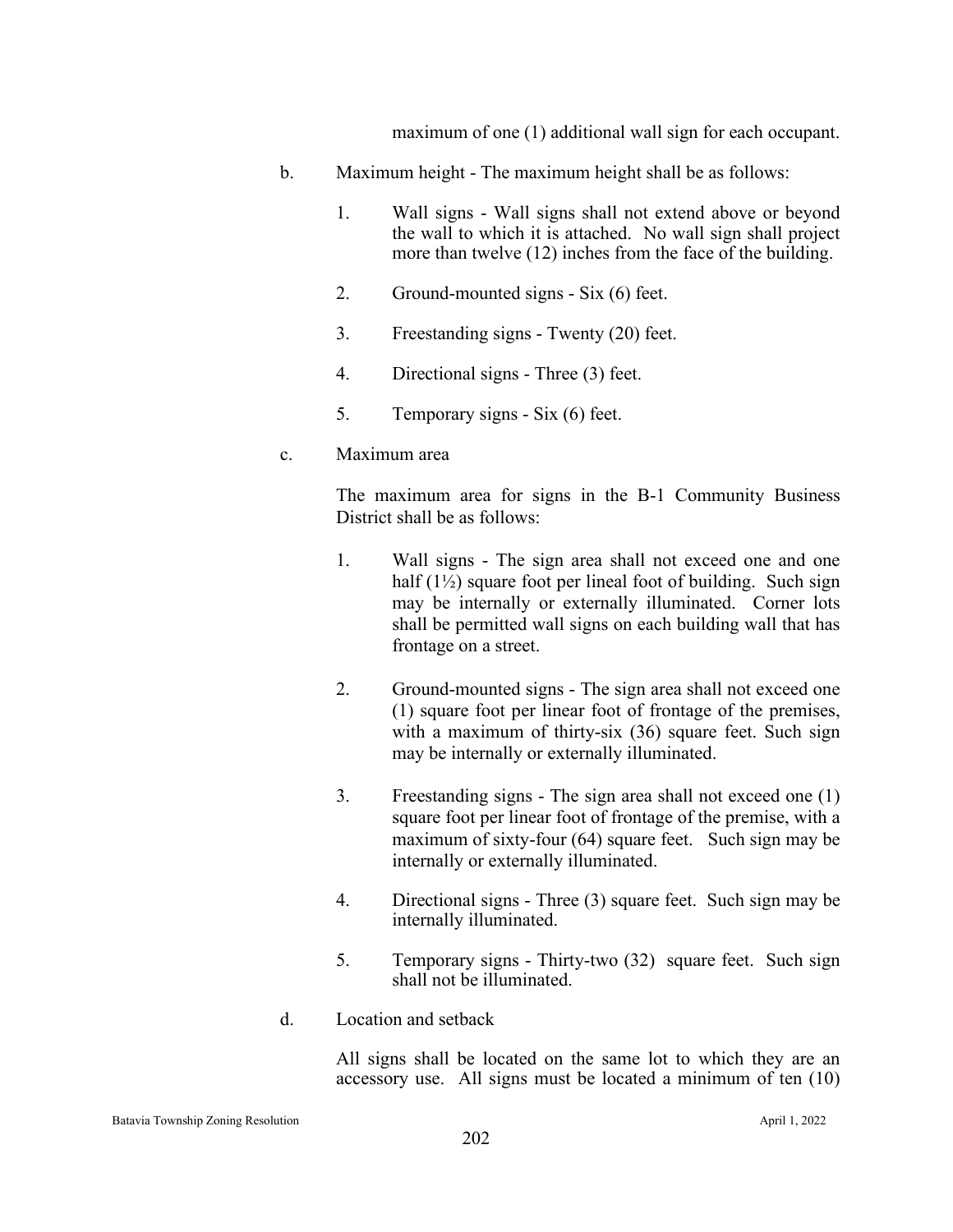feet from the right-of-way line of any abutting street and a minimum of ten (10) feet from any property line.

D. B-2 Sign Regulations

Signs shall be regulated in the B-2 General Business Districts as follows:

1. Permitted signs

The following types of signs are permitted in B-2 General Business Districts:

- a. Wall signs.
- b. Ground-mounted signs.
- c. Freestanding signs.
- d. Directional signs.
- e. Temporary signs.
- 2. Permitted number, height, area and location
	- a. Permitted number
		- 1. Each lot may erect and maintain one (1) freestanding sign or one (1) ground-mounted sign, plus wall signs, and one (1) temporary sign on a lot. Each lot may also erect and maintain two (2) directional signs at each driveway accessing a public street.
		- 2. Each lot containing multiple occupants shall have a maximum of one (1) ground-mounted sign per structure or one (1) freestanding sign to be used by all occupants, plus a maximum of one (1) additional wall sign for each occupant.
	- b. Maximum height

The maximum height shall be as follows:

- 1. Wall signs Wall signs shall not extend above the wall or beyond the wall to which it is attached. No wall sign shall project more than twelve (12) inches from the face of the building.
- 2. Ground-mounted signs Ten (10) feet.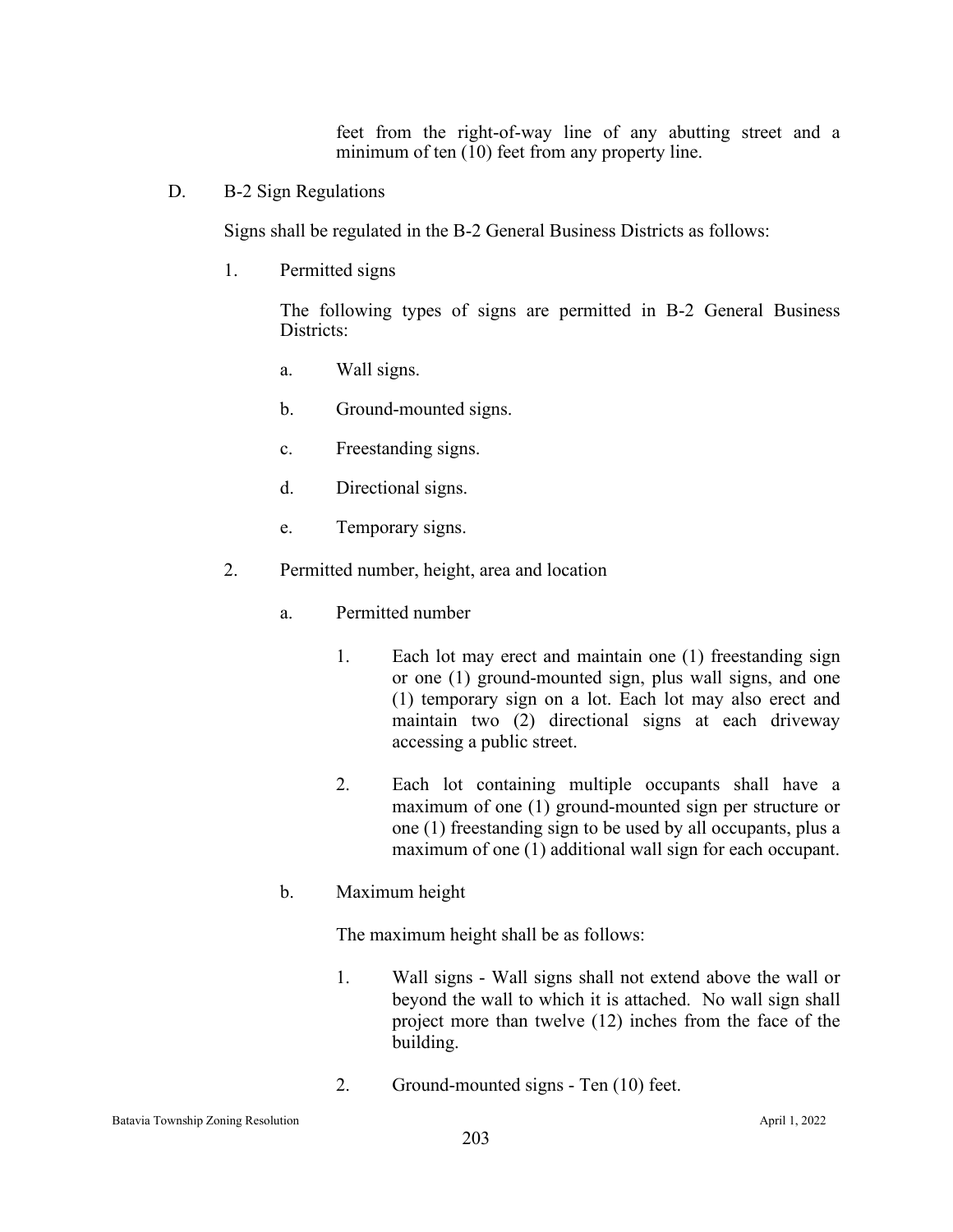- 3. Freestanding signs Twenty-five (25) feet.
- 4. Directional signs Three (3) feet.
- 5. Temporary signs Six (6) feet.
- c. Maximum area

The maximum area for signs in the B-2 General Business District shall be as follows below.

- 1. Wall signs The sign area shall not exceed one and one half (1½) square foot per lineal foot of building facing a street, and one half (1/2) square foot per lineal foot of building not facing a street. Such sign may be internally or externally illuminated. Corner lots shall be permitted wall signs on each building wall that has frontage on a street.
- 2. Ground-mounted signs The sign area shall not exceed two (2) square feet per foot of frontage of the premise with a maximum of thirty-six (36) square feet. Such sign may be internally or externally illuminated.
- 3. Freestanding signs The sign area shall not exceed two (2) square feet per lineal foot of frontage of the premise, with a maximum of one hundred (100) square feet. Such sign may be internally or externally illuminated.
- 4. Directional signs Three (3) square feet. Such sign may be internally illuminated.
- 5. Temporary signs Thirty-two (32) square feet. Such sign shall not be illuminated.
- d. Location and setback

All signs shall be located on the same lot to which they are an accessory use. All signs must be located a minimum of ten (10) feet from the right-of-way line of any abutting street and a minimum of ten (10) feet from any property line.

E. C-I Sign Regulations

Signs shall be regulated in the C-I Campus Industrial Districts as follows: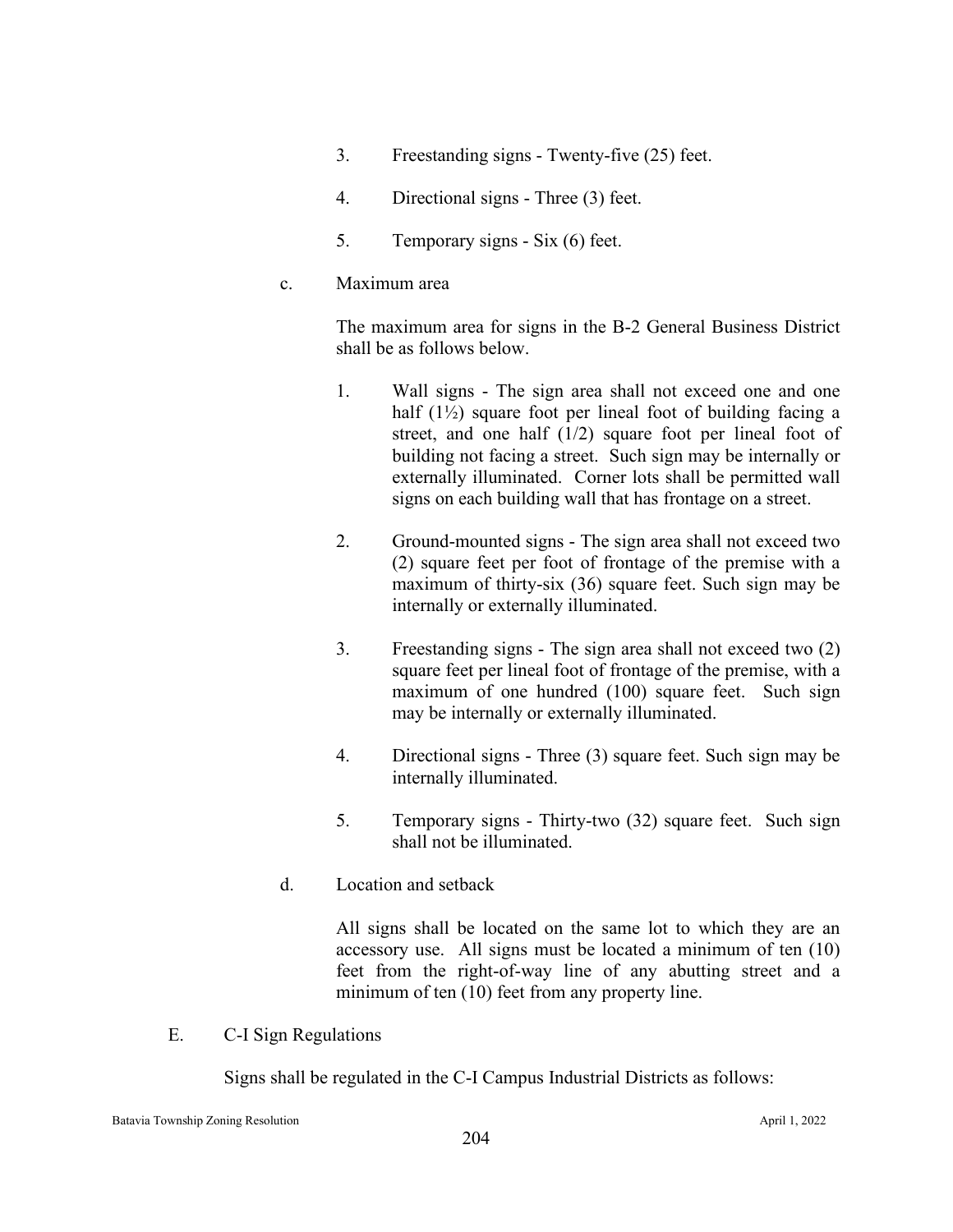1. Permitted signs

The following types of signs are permitted in C-I Campus Industrial Districts:

- a. Wall signs.
- b. Ground-mounted signs.
- c. Directional signs.
- d. Temporary signs.
- 2. Permitted number, height, area and location
	- a. Permitted number

Each lot may erect and maintain one (1) ground-mounted sign, plus wall signs, and one (1) temporary sign on a lot. Each lot may also erect and maintain two (2) directional signs at each driveway accessing a public street.

Each lot containing multiple occupants shall have a maximum of one (1) ground-mounted sign to be used by all occupants, plus a maximum of one (1) additional wall sign for each occupant.

b. Maximum height

The maximum height shall be as follows:

- 1. Ground-mounted signs Six (6) feet.
- 2. Temporary signs Six (6) feet.
- 3. Directional signs three (3) feet.
- c. Maximum area

The maximum area for signs in the C-I Campus Industrial District shall be as follows:

1. Wall signs - The sign area shall not exceed one and one half  $(1\frac{1}{2})$  square foot per lineal foot of building, with a maximum of twenty-four (24) square feet. Such sign may be internally or externally illuminated. Corner lots shall be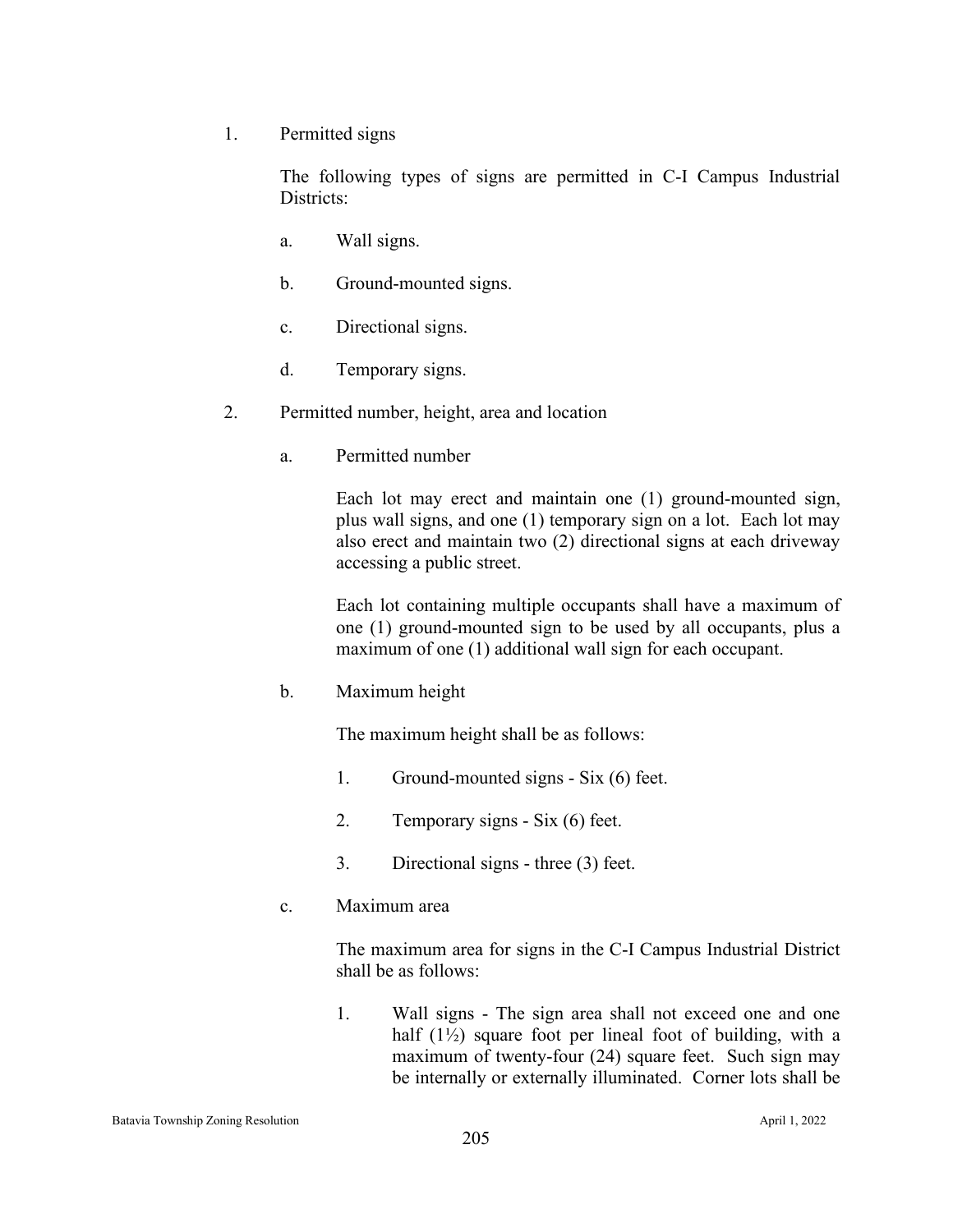permitted wall signs on each building wall that has frontage on a street.

- 2. Ground-mounted signs The sign area shall not exceed two (2) square feet per lineal foot of frontage of the lot, with a maximum of thirty-six (36) square feet. Such sign may be internally or externally illuminated.
- 3. Directional signs Three (3) square feet. Such sign may be internally illuminated.
- 4. Temporary signs Thirty-two (32) square feet. Such sign shall not be illuminated.
- d. Location and minimum setback

All signs shall be located on the same lot to which they are an accessory use. All signs must be located a minimum of ten (10) feet from the right-of-way line of any abutting street and a minimum of ten (10) feet from any property line.

F. I and M-I Sign Regulations

Signs shall be regulated in the I and M-I Industrial Districts as follows:

1. Permitted signs

The following types of signs are permitted in I and M-I Industrial Districts:

- a. Wall signs.
- b. Ground-mounted signs.
- c. Freestanding signs.
- d. Directional signs
- f. Temporary signs.
- 2. Permitted number, height, area and location.
	- a. Permitted number.

Each lot may erect and maintain one (1) freestanding sign or one (1) ground-mounted sign, plus wall signs, and one (1) temporary sign on a lot.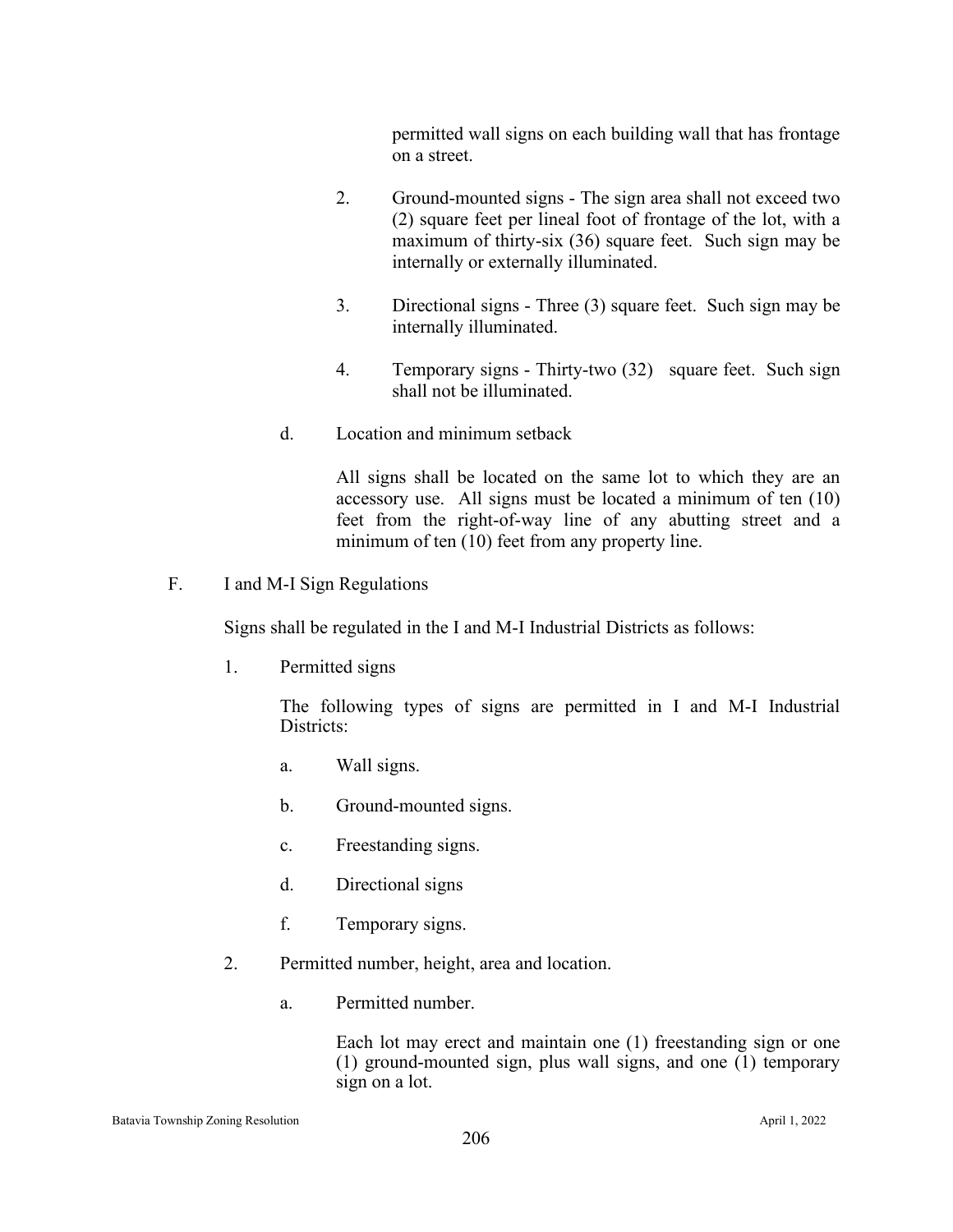#### b. Maximum height

The maximum height shall be as follows:

- 1. Wall signs Wall signs shall not extend above the wall or beyond the wall to which it is attached. Wall signs shall not project more than 12 inches from the building wall.
- 2. Ground-mounted signs Six (6) feet.
- 3. Freestanding signs Twenty (20) feet.
- 4. Directional signs Three (3) feet.
- 5. Temporary signs Six (6) feet.

#### c. Maximum area

The maximum area for signs in the I and MI Industrial District shall be as follows:

- 1. Wall signs The sign area shall not exceed one and one half  $(1\frac{1}{2})$  square foot per lineal foot of building. Such sign may be internally or externally illuminated. Corner lots shall be permitted wall signs on each building wall that has frontage on a street.
- 2. Ground-mounted signs The sign area shall not exceed one (1) square foot per lineal foot of frontage of the premise, maximum of thirty-six (36) square feet. Such sign may be internally or externally illuminated.

For businesses with frontages on major thoroughfares, one additional ground-mounted sign may be permitted for each entrance to the lot.

- 3. Freestanding signs The sign area shall not exceed two (2) square foot per lineal foot of frontage of the lot, maximum of sixty-four (64) square feet. Such sign may be internally or externally illuminated.
- 4. Directional signs Three (3) square feet. Such sign may be internally illuminated.
- 5. Temporary signs Thirty-two (32) square feet. Such sign shall not be illuminated.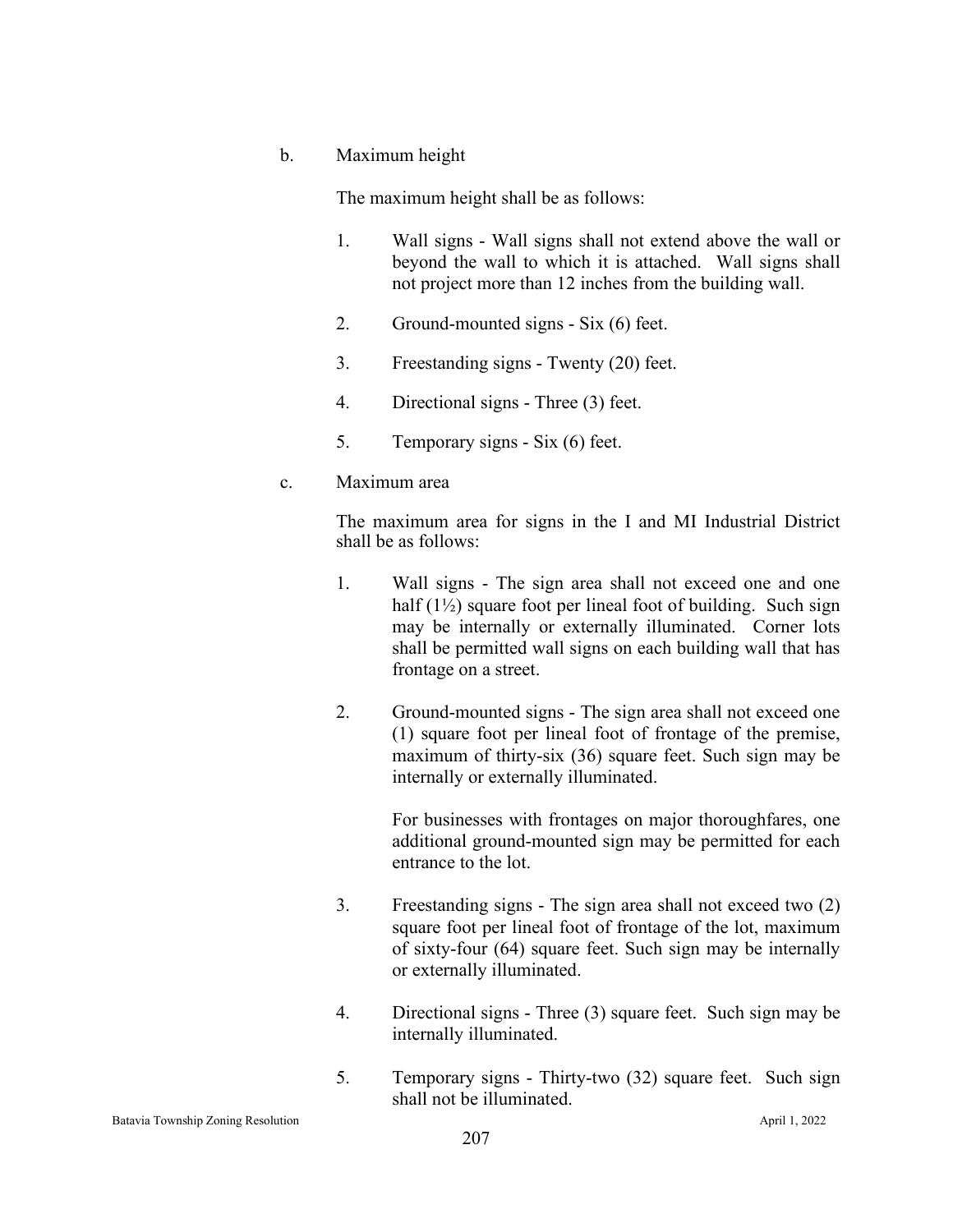d. Location and setback

All signs shall be located on the same lot to which they are an accessory use. All signs must be located a minimum of ten (10) feet from the right-of-way line of any abutting street and a minimum of ten (10) feet from any property line.

G. A Sign Regulations (as relating to agricultural and agricultural service uses of property)

Signs shall be regulated in the Agricultural Districts as follows:

- 1. Permitted signs
	- a. Ground-mounted signs.
	- b. Wall signs.
	- c. Informational signs and directional signs, which in the opinion of the Zoning Administrator, are determined to be in keeping with the character of the Agricultural Districts.
- 2. Permitted number, height, area and location
	- a. Permitted number
		- 1. One (1) freestanding or ground-mounted sign shall be permitted per property.
		- 2. One (1) wall mounted sign shall be permitted per property.
	- b. Maximum height

The maximum height shall be six (6) feet.

- c. Maximum area
	- 1. The maximum area for ground-mounted signs shall be thirty-two (32) square feet.
	- 2. The maximum area for wall signs shall be eight (8) square feet.
- d. Location and setback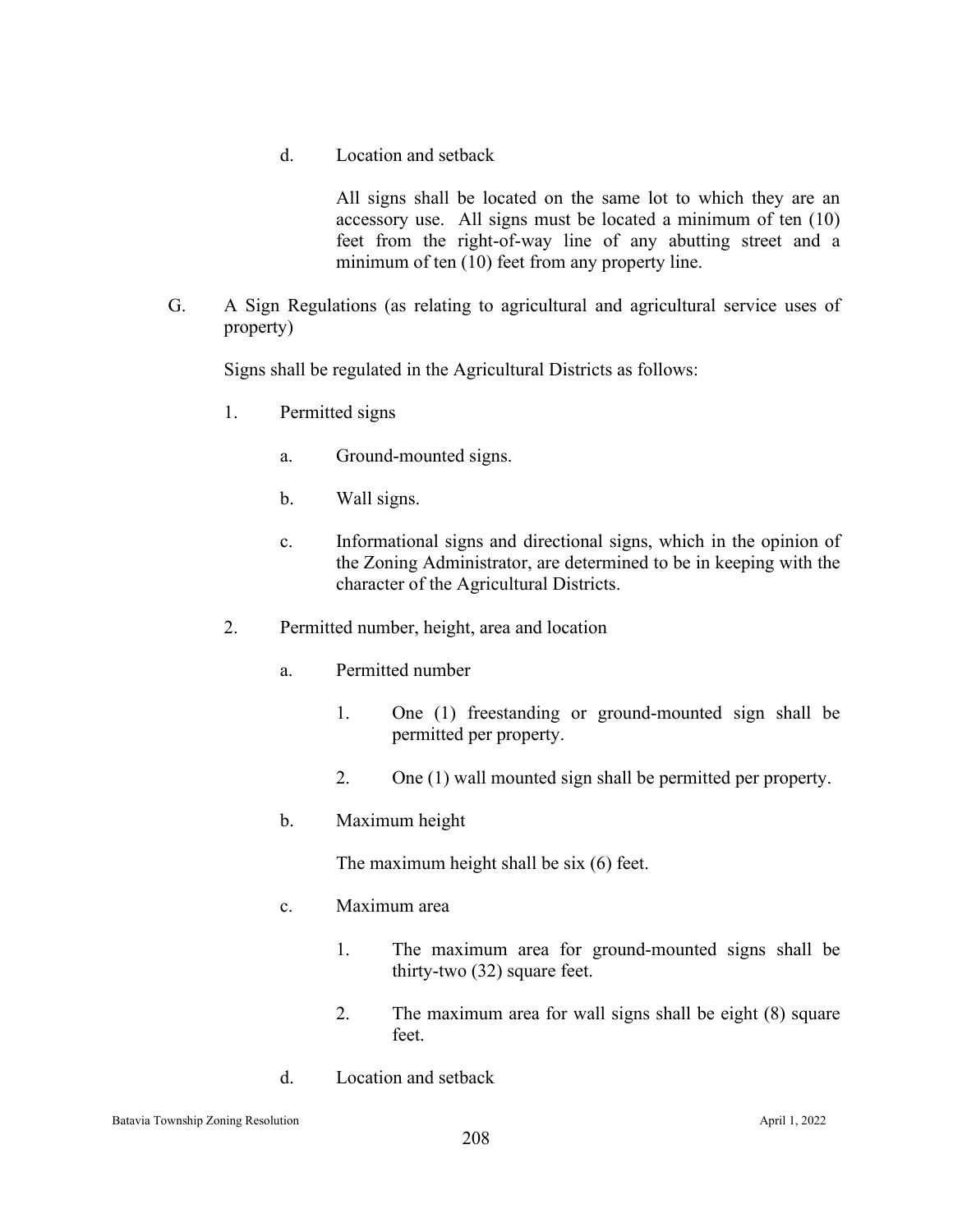Signs shall be located on the same lot to which they are an accessory use. All signs shall be set back a minimum of ten (10) feet from the right-of-way line and a minimum of ten (10) feet from any property line.

H. PD Sign Regulations

Signs within a Planned Development, PD, shall be approved as part of the PD development plan review process, and shall principally adhere to the regulations of Article 40.

I. SPO-CC-DA Downtown Amelia Overlay District Sign Regulations

Signs shall be regulated in the SPO-CC-DA Downtown Amelia Overlay District as follows:

1. Permitted signs

The following types of signs are permitted in SPO-CC-DA Downtown Amelia Overlay District:

- a. Wall signs.
- b. Ground-mounted signs.
- c. Window signs.
- e. Freestanding signs.
- f. Directional signs.
- g. Temporary signs.
- 2. Permitted number, height, area and location
	- a. Permitted number

Each lot may erect and maintain either: two (2) wall signs; OR one (1) window sign and one (1) ground-mounted sign; OR one (1) freestanding sign, plus one (1) temporary sign on a lot. Each lot may also erect and maintain two (2) directional signs at each driveway accessing a public street.

b. Maximum height

The maximum height shall be as follows: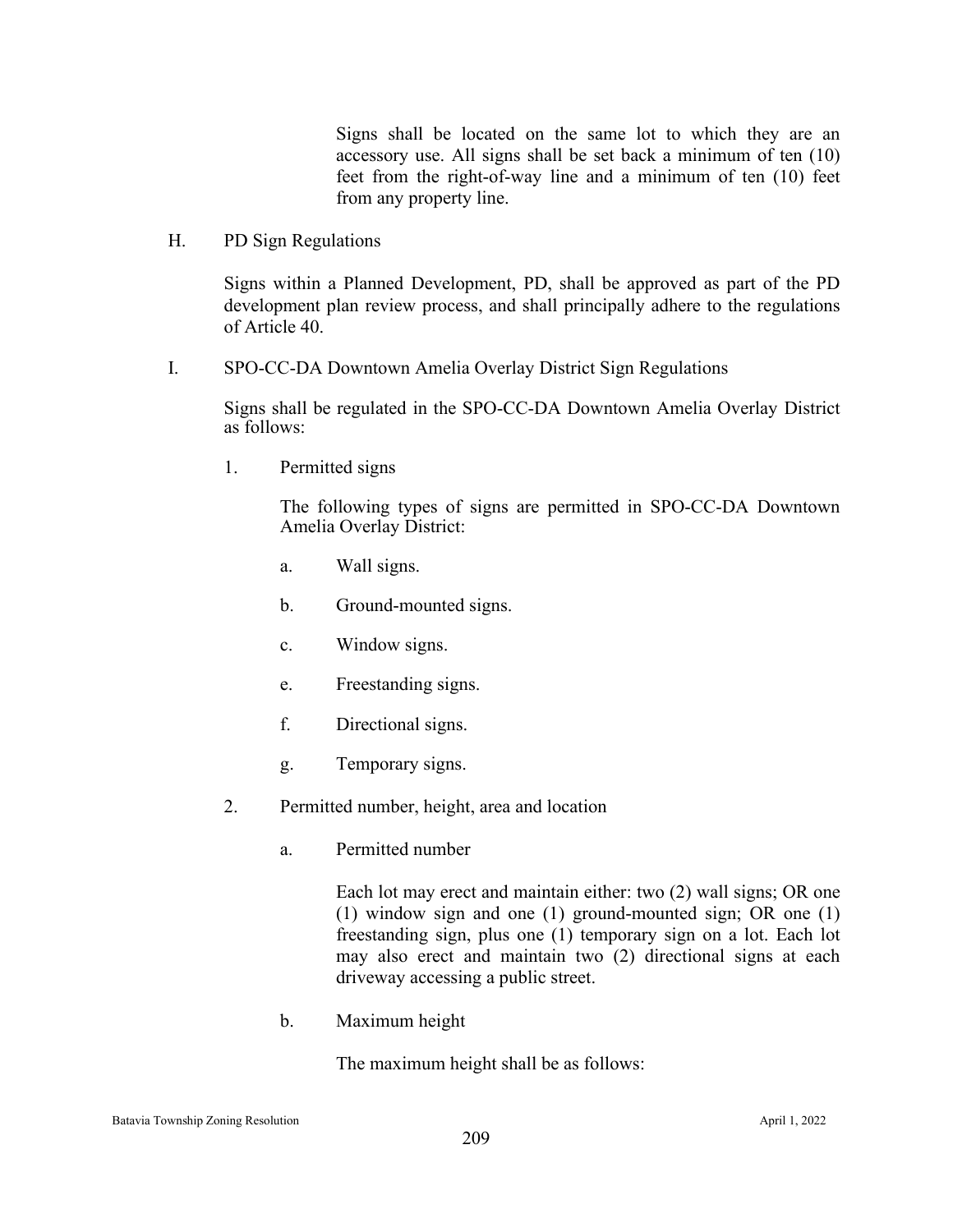- 1. Wall signs Wall signs shall not extend above eight (8) feet above grade. No wall sign shall project more than twelve (12) inches from the face of the building.
- 2. Ground-mounted signs Six (6) feet.
- 3. Freestanding signs Twenty (20) feet.
- 4. Directional signs Three (3) feet.
- 5. Temporary signs Six (6) feet.

### c. Maximum area

The maximum area shall be as follows below.

- 1. Wall signs The maximum area for all wall signs shall be no greater than one square foot in area for every lineal foot of width of the building face to which the sign is attached. Such sign may be internally or externally illuminated.
- 2. Ground-mounted signs The sign area shall not exceed thirty-two (32) square feet. Such sign may be internally or externally illuminated.
- 3. Freestanding signs The sign area shall not exceed one (1) square feet per lineal foot of frontage of the premise, with a maximum of sixty-four (64) square feet. Such sign may be internally or externally illuminated.
- 4. Window signs The maximum area for all window signs shall be no greater than one-half of the area of the window in which the sign is affixed.
- 5. Directional signs Three (3) square feet. Such sign may be internally illuminated.
- 6. Temporary signs Thirty-two (32) square feet. Such sign shall not be illuminated.
- d. Location and setback
	- 1. Wall signs Signs may be attached to a building wall or architecturally integrated extension which faces a street, parking lot or service drive. Wall signs shall not extend above or beyond the wall on which it is attached.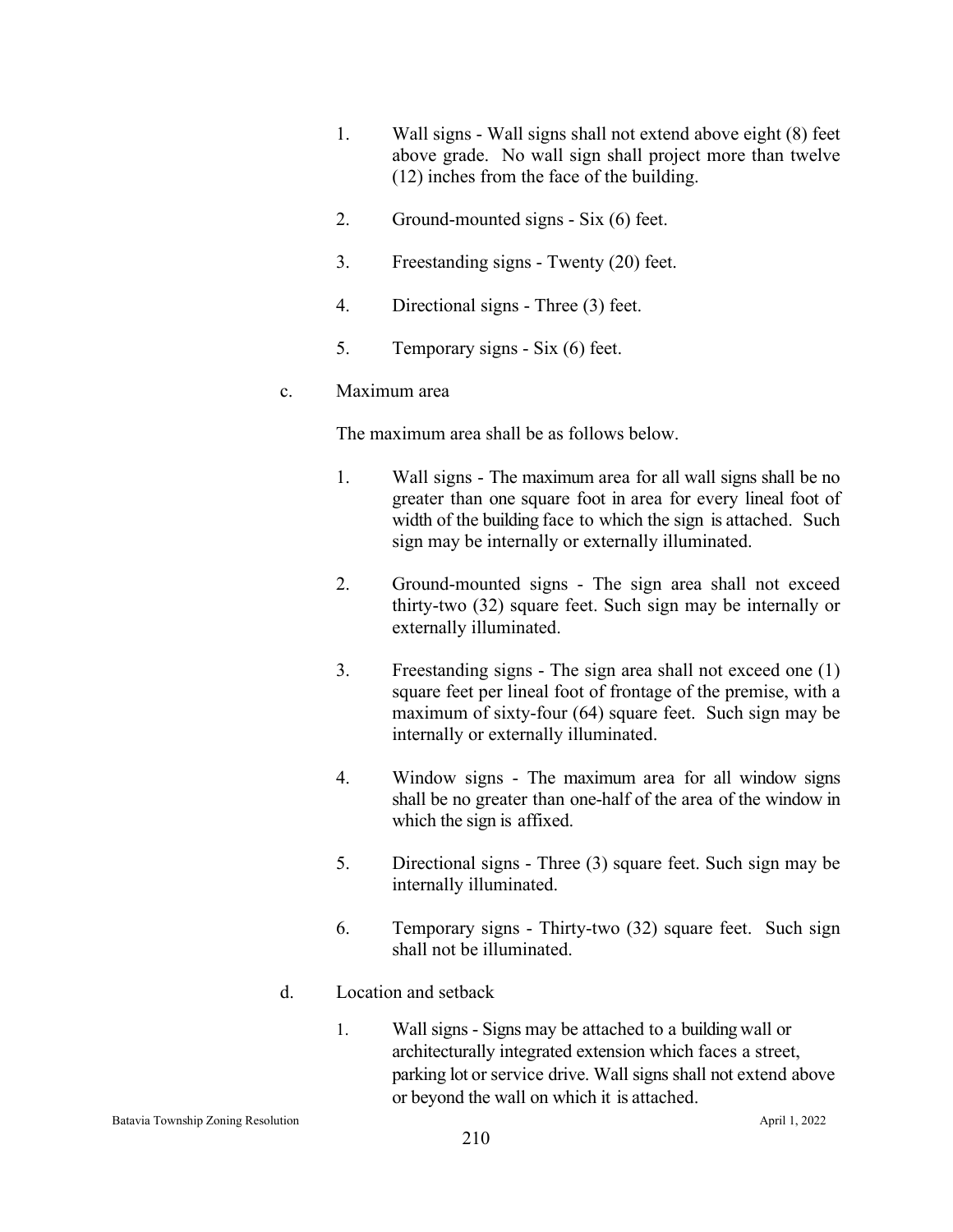- 2. Ground signs All ground signs must be set back at least eight (8) feet from the curb/edge of the street, road, or state route and/or at least two feet from the edge of the sidewalk farthest from the street, road, or state route, whichever is greater.
- 3. Window signs Window signs shall be limited to one per window. Window signs shall be affixed to a window so as to occupy less than one-half of the window surface.
- 4. Freestanding signs All freestanding signs must be setback at least eight (8) feet from the curb/edge of the street, road, or state route and/or at least two (2) feet from the edge of the sidewalk farthest from the street, road, or state route, whichever is greater.

# **40.07 NON-CONFORMING SIGNS**

- A. All new signs must comply with these regulations.
- B. All signs erected prior to the effective date of this regulation and which do not meet the requirements will be given a nonconforming status, provided that such sign has received the proper permit.
- C. Should a nonconforming sign or signs collapse, burn, be removed, or require major repair, such sign shall not be replaced, repaired or altered or reconstructed except in full compliance with all the provisions of this amendment. Major repair will constitute seventy-five (75%) percent of the replacement cost of the sign.

### **40.08 ABANDONMENT OF SIGNS**

If any sign is abandoned for a period of at least twelve (12) consecutive months in any twenty-four (24) month period, such sign shall be a nuisance affecting or endangering surrounding property values and be detrimental to the public health, safety and general welfare of the community and shall be abated.

Such abandoned sign shall be abated within sixty (60) days of notification by the Zoning Administrator either by:

A. Removing the sign in question. Removal includes the total disassembly of the sign structure, including the base, to the grade on which the sign was erected. Any sign not removed within the specified sixty (60) daytime period may be removed by the Township at the property owner's expense and assessed to that property owner on the next County Property Tax Statement.

Batavia Township Zoning Resolution and the state of the state of the state of the April 1, 2022